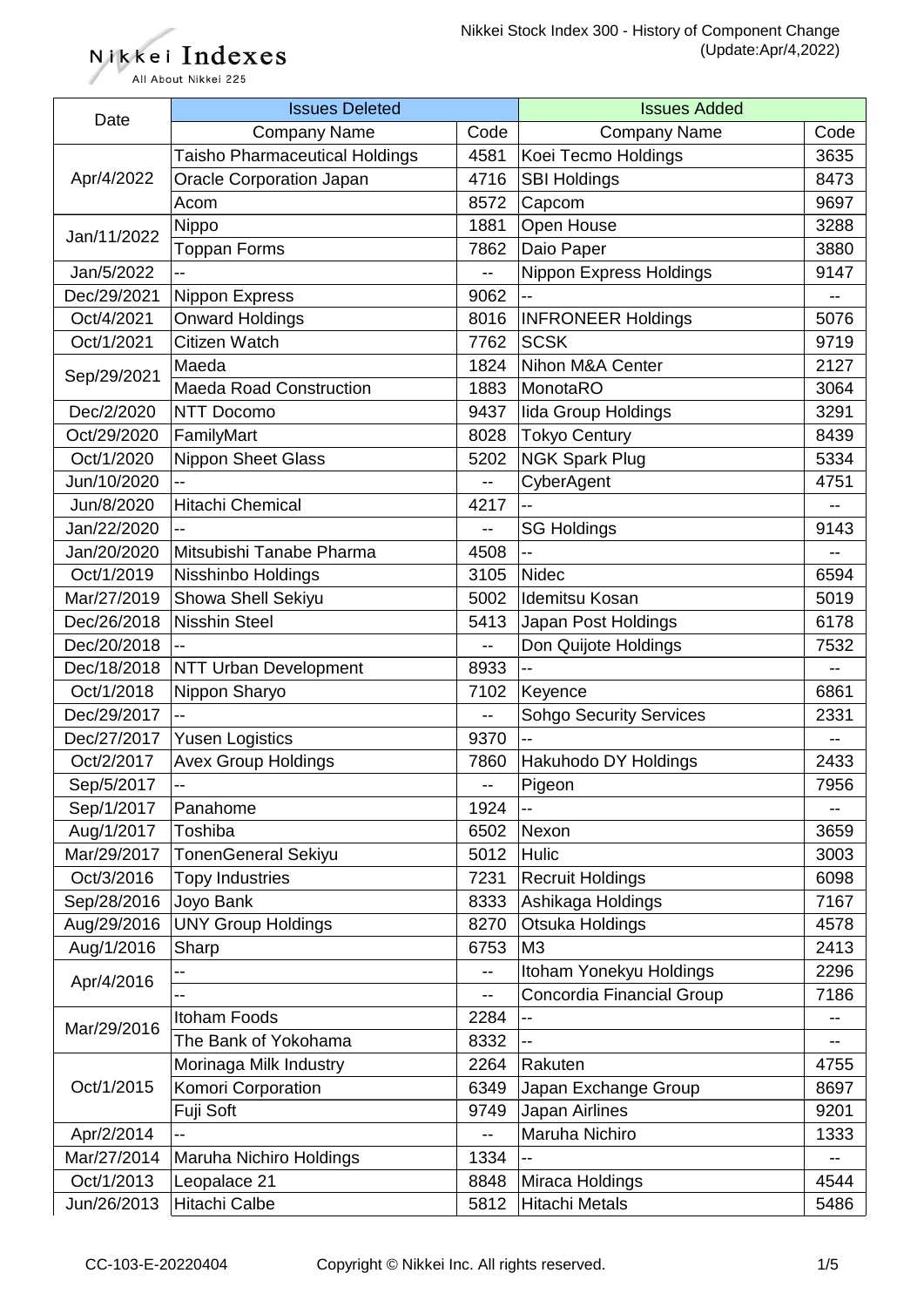All About Nikkei 225

Nikkei Indexes

| Date        | <b>Issues Deleted</b>               |      | <b>Issues Added</b>                   |      |
|-------------|-------------------------------------|------|---------------------------------------|------|
|             | <b>Company Name</b>                 | Code | <b>Company Name</b>                   | Code |
| Apr/2/2013  |                                     | $-$  | Nippon Paper Industries               | 3863 |
| Mar/27/2013 | Nippon Paper Group                  | 3893 | $\overline{\phantom{a}}$              | --   |
|             | Aiful Corp.                         | 8515 | <b>Nisshin Steel Holdings</b>         | 5413 |
| Oct/2/2012  |                                     | $-$  | Nippon Light Metal Holdings           | 5703 |
|             | <b>Sumitomo Metal Industries</b>    | 5405 | Lintec                                | 7966 |
| Sep/26/2012 | <b>Nisshin Steel</b>                | 5407 | Dai-ichi Life Insurance               | 8750 |
|             | Nippon Light Metal                  | 5701 | $\overline{\phantom{a}}$              |      |
| Mar/28/2012 | Promise                             | 8574 | <b>Fukuoka Financial Group</b>        | 8354 |
| Oct/4/2011  |                                     | $-$  | <b>Taisho Pharmaceutical Holdings</b> | 4581 |
|             | <b>Taisho Pharmaceutical</b>        | 4535 | <b>DeNA</b>                           | 2432 |
| Sep/28/2011 | <b>CSK</b>                          | 9737 | --                                    |      |
|             | Mizuho Trust & Banking              | 8404 | Mitsubishi Tanabe Pharma              | 4508 |
| Aug/29/2011 | <b>Mizuho Securities</b>            | 8606 | The Joyo Bank                         | 8333 |
|             | Sanyo Electric                      | 6764 | <b>H2O Retailing</b>                  | 8242 |
| Mar/29/2011 | <b>Panasonic Electric Works</b>     | 6991 | Chuo Mitsui Trust holdings            | 8309 |
|             |                                     |      |                                       |      |
|             | Sumitomo Trust & Banking            | 8403 | Sundrug                               | 9989 |
| Oct/1/2010  | Pioneer                             | 6773 | J.Front Retailing                     | 3086 |
|             |                                     | $-$  | Mitsubishi UFJ Lease & Finance        | 8593 |
| Sep/29/2010 | Takefuji                            | 8564 |                                       |      |
| Sep/28/2010 | Mitsubishi Rayon                    | 3404 | Terumo                                | 4543 |
| Apr/2/2010  |                                     | --   | <b>JX Holdings</b>                    | 5020 |
|             |                                     | $-$  | <b>NKSJ Holdings</b>                  | 8630 |
|             | Nippon Oil                          | 5001 | Ryohin Keikaku                        | 7453 |
| Mar/29/2010 | <b>Nippon Mining Holdings</b>       | 5016 | Nissha Printing                       | 7915 |
|             | Nipponkoa Insurance                 | 8754 | --                                    |      |
|             | Sompo Japan Insurance               | 8755 | $\overline{\phantom{a}}$              | --   |
| Jan/22/2010 |                                     |      | Izumi                                 | 8273 |
| Jan/20/2010 | Japan Airlines                      | 9205 | $-$                                   |      |
| Oct/2/2009  | <b>Hitachi Software Engineering</b> | 9694 | <b>Megmilk Snow Brand</b>             | 2270 |
| Sep/25/2009 | <b>Snow Brand Milk Products</b>     | 2262 | Asics                                 | 7936 |
| Apr/2/2009  |                                     | $-$  | Meiji Holdings                        | 2269 |
| Mar/26/2009 | Meiji Seika Kaisha                  | 2202 | <b>ABC-Mart</b>                       | 2670 |
|             | Meiji Dairies                       | 2261 | --                                    |      |
|             | Misawa Homes                        | 1722 | Rengo                                 | 3941 |
| Oct/1/2008  | Penta-Ocean Const.                  | 1893 | Nitori                                | 9843 |
| Sep/19/2008 | <b>Bosch</b>                        | 6041 | <b>SUMCO</b>                          | 3436 |
| Apr/2/2008  |                                     | $-$  | Isetan Mitsukoshi Holdings            | 3099 |
|             | --                                  | --   | <b>IT Holdings</b>                    | 3626 |
|             |                                     | --   | Mitsui Sumitomo Insurance Group       | 8725 |
| Mar/26/2008 | Mitsukoshi                          | 2779 | Dowa Holdings                         | 5714 |
|             | Isetan                              | 8238 |                                       |      |
|             | Mitsui Sumitomo Insurance           | 8752 | $-$                                   |      |
|             | <b>TIS</b>                          | 9751 |                                       |      |
| Jan/28/2008 | --                                  |      | <b>Shinko Securities</b>              | 8606 |
| Jan/23/2008 | Nikko Cordial                       | 8603 |                                       |      |
|             | Tekken                              | 1815 | Mitsui Eng. & Shipbuild.              | 7003 |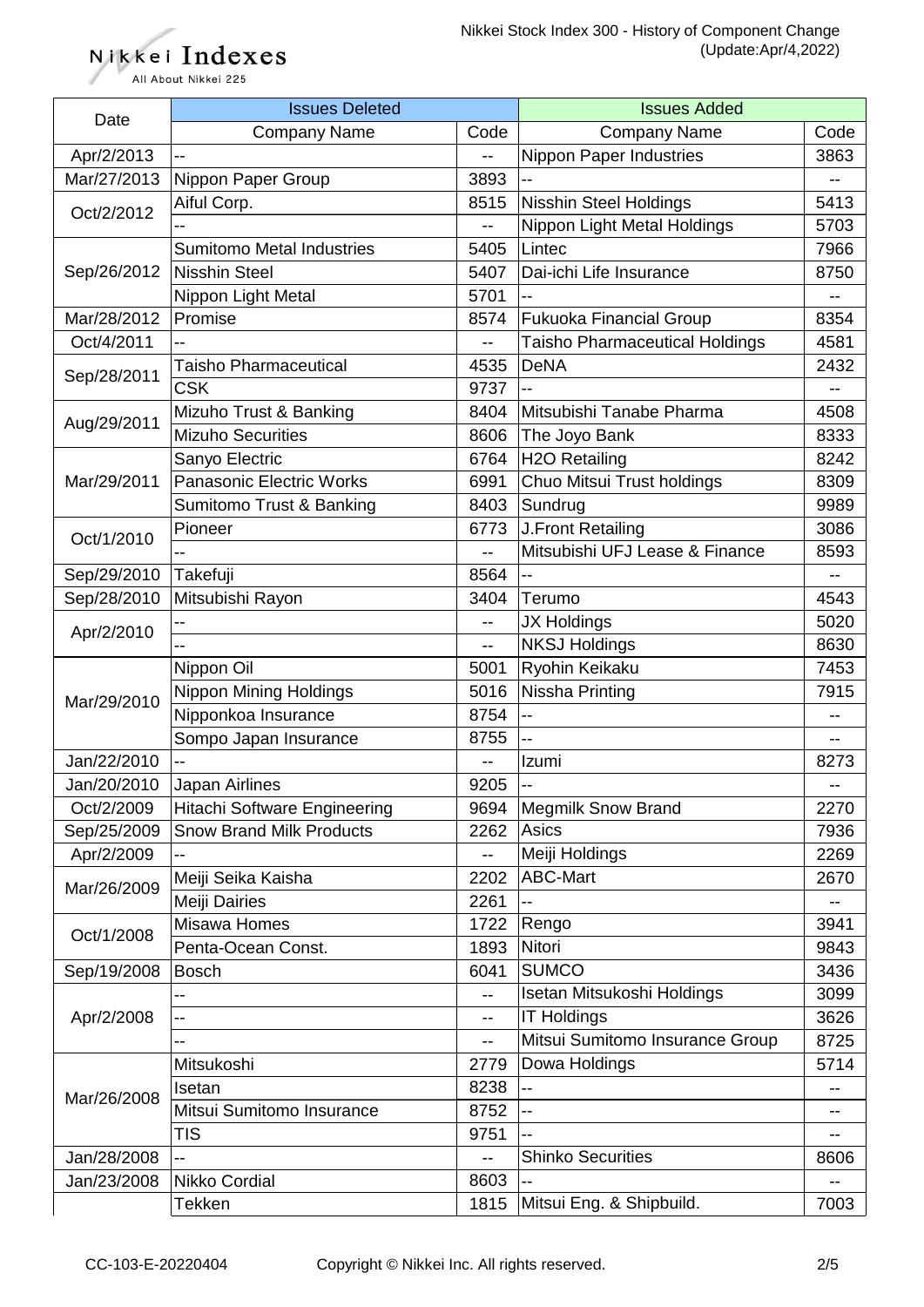Nikkei Indexes All About Nikkei 225

| Date        | <b>Issues Deleted</b>              |                          | <b>Issues Added</b>                |                |
|-------------|------------------------------------|--------------------------|------------------------------------|----------------|
|             | <b>Company Name</b>                | Code                     | <b>Company Name</b>                | Code           |
| Oct/1/2007  | Mitsubishi Paper Mills             | 3864                     | <b>NTT Urban Development</b>       | 8933           |
|             | Nagoya Railroad                    | 9048                     | Yusen Air & Sea Service            | 9370           |
| Aug/1/2007  | Orient                             | 8585                     | Otsuka                             | 4768           |
|             | <b>Nittetsu Mining</b>             | 1515                     | Yahoo Japan                        | 4689           |
| Oct/2/2006  | Kyodo Printing                     | 7914                     | Nitto Denko                        | 6988           |
|             | <b>OYO</b>                         | 9755                     | Leopalace21                        | 8848           |
| Jul/26/2006 | Daiwa Kosho Lease                  | 9762                     | <b>Aeon Credit Service</b>         | 8570           |
| Jun/13/2006 |                                    | --                       | <b>Wacoal Holdings</b>             | 3591           |
| Jun/9/2006  | <b>Skylark</b>                     | 8180                     |                                    |                |
| Apr/4/2006  | $\overline{a}$                     | --                       | Inpex Holdings                     | 1605           |
| Mar/28/2006 | Teikoku Oil                        | 1601                     | Uny                                | 8270           |
|             | Tomen                              | 8003                     | --                                 | $-$            |
| Oct/4/2005  | н.                                 | $-$                      | Mitsubishi Chemical Holdings       | 4188           |
| Sep/30/2005 | -−                                 | $-$                      | Namco Bandai Holdings              | 7832           |
| Sep/29/2005 |                                    | --                       | Daiichi Sankyo                     | 4568           |
|             | Mitsubishi Chemical                | 4010                     | <u></u>                            | $-$            |
| Sep/27/2005 | <b>UFJ Holdings</b>                | 8307                     | --                                 |                |
|             | Bandai                             | 7967                     | <b>Aeon Mall</b>                   | 8905           |
| Sep/22/2005 | Namco                              | 9752                     |                                    |                |
|             | Sankyo                             | 4501                     | <b>USS</b>                         | 4732           |
| Sep/21/2005 | Daiichi Pharmaceutical             | 4505                     | Mizuho Trust & Banking             | 8404           |
| Sep/2/2005  |                                    | $-$                      | Seven & I Holdings                 | 3382           |
|             | Seven-Eleven Japan                 | 8183                     | Yamada Denki                       | 9831           |
| Aug/26/2005 | Ito-Yokado                         | 8264                     |                                    | $\overline{a}$ |
| Mar/28/2005 | <b>Fujisawa Pharmaceutical</b>     | 4511                     | Shimamura                          | 8227           |
| Oct/4/2004  |                                    | $\overline{\phantom{a}}$ | Sega Sammy Holdings                | 6460           |
|             | Mitsubishi Motors                  | 7211                     | <b>Square Enix</b>                 | 9684           |
| Oct/1/2004  | The Daiei                          | 8263                     | Suzuken                            | 9987           |
|             | The Seiyu                          | 8268                     | $-$                                |                |
| Sep/27/2004 | <b>Fujitsu Support And Service</b> | 4706                     | Nomura Research Institute          | 4307           |
|             | Sega                               | 7964                     | Dentsu                             | 4324           |
| Apr/2/2004  |                                    | $-$                      | Maruha Nichiro Holdings            | 1334           |
| Mar/26/2004 | Maruha                             | 1333                     |                                    |                |
| Oct/1/2003  | Kumagai Gumi                       | 1861                     | Lawson                             | 2651           |
|             | Tadano                             | 6395                     | <b>Fujitsu Support And Service</b> | 4706           |
| Sep/30/2003 |                                    | --                       | <b>Comsys Holdings</b>             | 1721           |
| Sep/25/2003 | Hazama                             | 1837                     | Chiba Bank                         | 8331           |
| Sep/22/2003 | <b>Nippon Comsys</b>               | 1947                     |                                    |                |
| Sep/2/2003  |                                    |                          | Mitsukoshi(New)                    | 2779           |
| Aug/26/2003 | Mitsukoshi(Old)                    | 8231                     | --                                 |                |
| Aug/4/2003  |                                    | --                       | Misawa Homes Holdings              | 1722           |
| Jul/28/2003 | Misawa Homes                       | 1923                     |                                    |                |
| May/1/2003  |                                    |                          | Bank of Yokohama                   | 8332           |
| Apr/28/2003 | <b>Banyu Pharmaceutical</b>        | 4515                     |                                    |                |
| Apr/2/2003  |                                    |                          | Nissho Iwai-Nichimen Holdings      | 2768           |
| Mar/26/2003 | Nissho Iwai                        | 8063                     |                                    |                |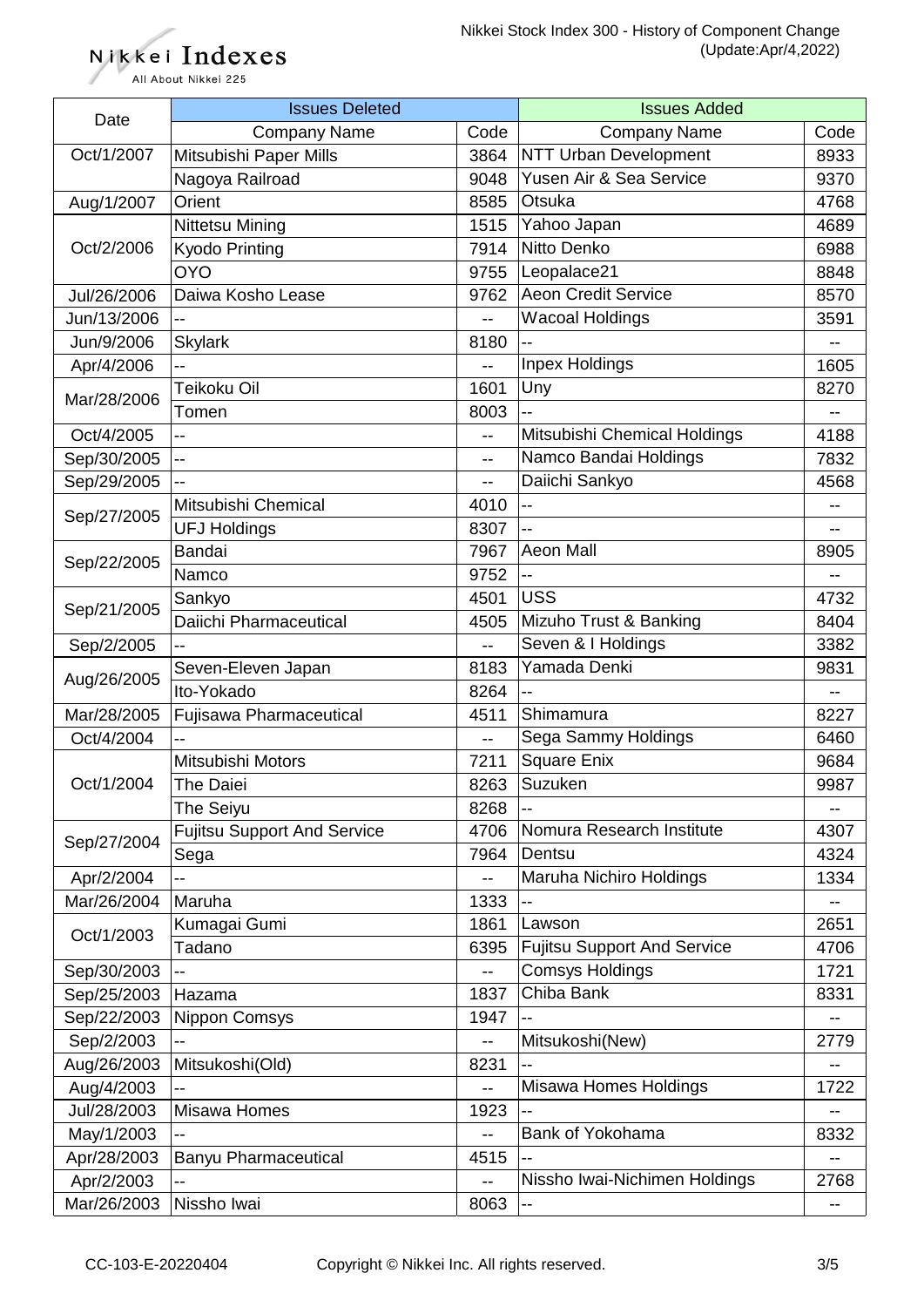Nikkei Indexes All About Nikkei 225

| Date        | <b>Issues Deleted</b>                  |                          | <b>Issues Added</b>              |      |
|-------------|----------------------------------------|--------------------------|----------------------------------|------|
|             | <b>Company Name</b>                    | Code                     | <b>Company Name</b>              | Code |
| Mar/13/2003 |                                        | --                       | Mizuho Financial Group           | 8411 |
| Mar/6/2003  | Mizuho Holdings                        | 8305                     | --                               | --   |
| Jan/24/2003 | Arabian Oil                            | 1603                     | <b>Trend Micro</b>               | 4704 |
| Dec/3/2002  |                                        | $-$                      | Sumitomo Mitsui Financial Group  | 8316 |
| Nov/26/2002 | Sumitomo Mitsui Banking                | 8318                     |                                  |      |
| Oct/2/2002  | --                                     | --                       | Japan Airlines System            | 9205 |
|             |                                        | --                       | <b>Nippon Mining Holdings</b>    | 5016 |
| Sep/27/2002 |                                        | --                       | <b>JFE Holdings</b>              | 5411 |
|             | Matsushita Communication               | 6781                     | Avex                             | 7860 |
|             | Kyushu Matsushita Electric             | 6782                     | $\overline{a}$                   |      |
| Sep/25/2002 | Tokyu Car                              | 7123                     | $\overline{a}$                   |      |
|             | Japan Airlines                         | 9201                     | --                               |      |
|             | Japan Energy                           | 5014                     | Hokuto                           | 1379 |
| Sep/19/2002 | Kawasaki Steel                         | 5403                     | Itochu Techno-Science            | 4739 |
|             | <b>NKK</b>                             | 5404                     | <b>Benesse</b>                   | 9783 |
| Sep/11/2002 | --                                     | $-$                      | Oracle Corp. Japan               | 4716 |
| Sep/6/2002  | Fujita                                 | 1806                     | --                               |      |
| Apr/2/2002  | $\overline{a}$                         | $\overline{\phantom{a}}$ | Millea Holdings                  | 8766 |
| Mar/26/2002 | <b>Tokio Marine and Fire Insurance</b> | 8751                     |                                  |      |
| Mar/6/2002  |                                        | $\overline{\phantom{a}}$ | <b>TIS</b>                       | 9751 |
| Mar/4/2002  | Sato Kogyo                             | 1804                     |                                  |      |
| Feb/27/2002 |                                        | $-$                      | Daiwa Bank Holdings              | 8308 |
| Feb/25/2002 | Asahi Bank                             | 8322                     |                                  |      |
|             | <b>INAX</b>                            | 5336                     | <b>Toppan Forms</b>              | 7862 |
| Oct/1/2001  | Chiyoda                                | 6366                     | Fuji Soft ABC                    | 9749 |
| Sep/25/2001 | <b>Sumitomo Marine &amp; Fire</b>      | 8753                     | Aiful                            | 8515 |
| Sep/17/2001 | Mycal                                  | 8269                     | <b>Fast Retailing</b>            | 9983 |
| Apr/3/2001  |                                        | $-$                      | Mitsubishi Tokyo Financial Group | 8306 |
|             |                                        | $- -$                    | <b>UFJ Holdings</b>              | 8307 |
| Mar/30/2001 |                                        | --                       | Nippon Unipac Holding            | 3893 |
|             | Sakura Bank                            | 8314                     | Obic                             | 4684 |
|             | Tokyo-Mitsubishi Bank                  | 8315                     | Takefuji                         | 8564 |
| Mar/27/2001 | Sanwa Bank                             | 8320                     |                                  |      |
|             | Tokai Bank                             | 8321                     | $\overline{a}$                   |      |
|             | Mitsubishi Trust and Banking           | 8402                     | $-$                              |      |
| Mar/23/2001 | Nippon Paper Industries                | 3863                     | NTT DoCoMo                       | 9437 |
| Oct/2/2000  | Haseko                                 | 1808                     | Ito En                           | 2593 |
|             | Sankyo Aluminium                       | 5932                     | Mizuho Holdings                  | 8305 |
|             | <b>Tokyu Land</b>                      | 8815                     | <b>Trans Cosmos</b>              | 9715 |
| Sep/26/2000 | <b>Toyo Exterior</b>                   | 5937                     | Nippon Suisan Kaisha             | 1332 |
|             | Industrial Bank of Japan               | 8302                     | Central Japan Railway            | 9022 |
| Sep/22/2000 | Dai-Ichi Kangyo Bank                   | 8311                     | Japan Airlines                   | 9201 |
|             | Fuji Bank                              | 8317                     | Softbank                         | 9984 |
| Jul/3/2000  | Tonen                                  | 5005                     | Tonengeneral Sekiyu K.K.         | 5012 |
|             | Aoki                                   | 1886                     | <b>Nippon Comsys</b>             | 1947 |
|             | Morinaga                               | 2201                     | <b>Oriental Land</b>             | 4661 |